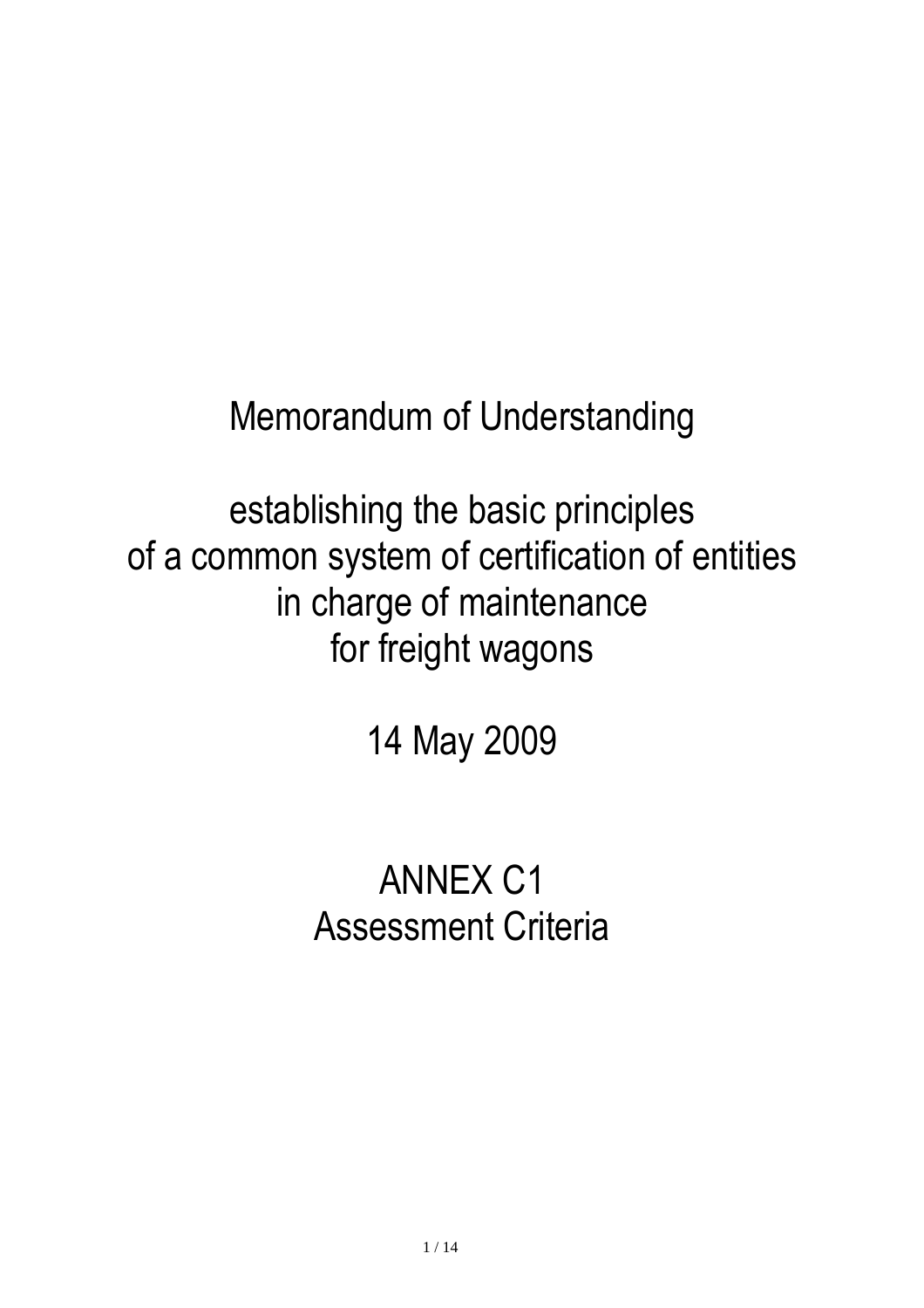# **Reference documents**

| Ref.          | Document Title                                                                                                                                                                            | Document ref.                                           |
|---------------|-------------------------------------------------------------------------------------------------------------------------------------------------------------------------------------------|---------------------------------------------------------|
| /1/           | "SMS Assessment Criteria" published by the European<br>Railway Agency                                                                                                                     | Version for NSA<br>impact assessment<br>from 31/05/2007 |
| /2/           | Document package "Safety Management System (SMS) and<br>Vehicle Keeper Certification" drafted by UIC, UIP, ERFA,<br>CER on behalf of the Commission Working Group "Role of<br>the keeper" | 15/01/2008                                              |
| /3/           | ERA Note: Safety Certification in the Railway System                                                                                                                                      | Version 1.0 from<br>24/07/2007                          |
| $\frac{1}{4}$ | MoU establishing the basic principles of a common system of<br>certification of entities in charge of maintenance for freight<br>wagons                                                   | Version 1.0 from<br>13/10/2008                          |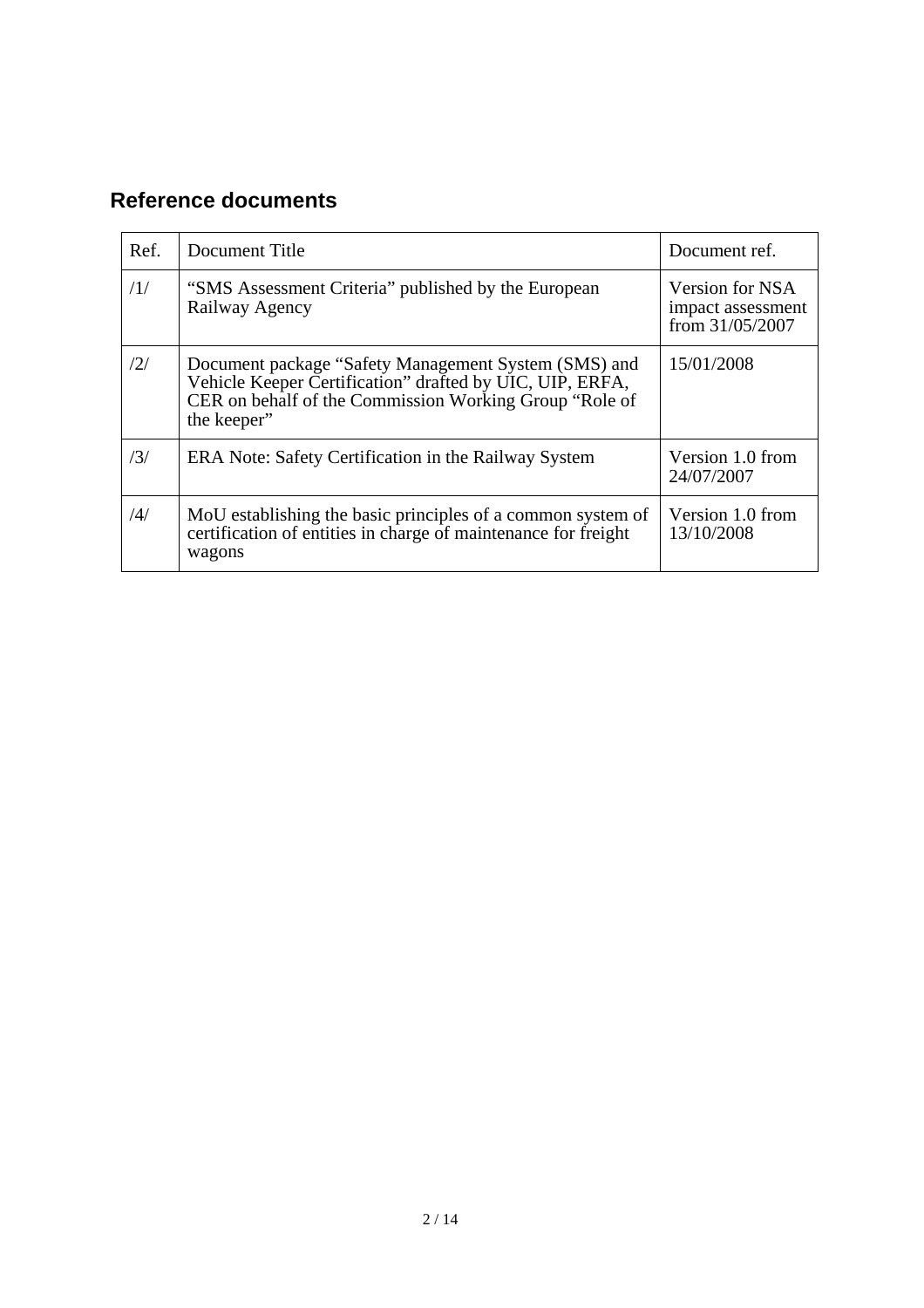# **Contents**

| 3 Criteria for the General Elements (abstracted from the SMS Assessment Criteria)5     |  |
|----------------------------------------------------------------------------------------|--|
| 4 Criteria for the Specific Elements (not included in the SMS Assessment Criteria)  13 |  |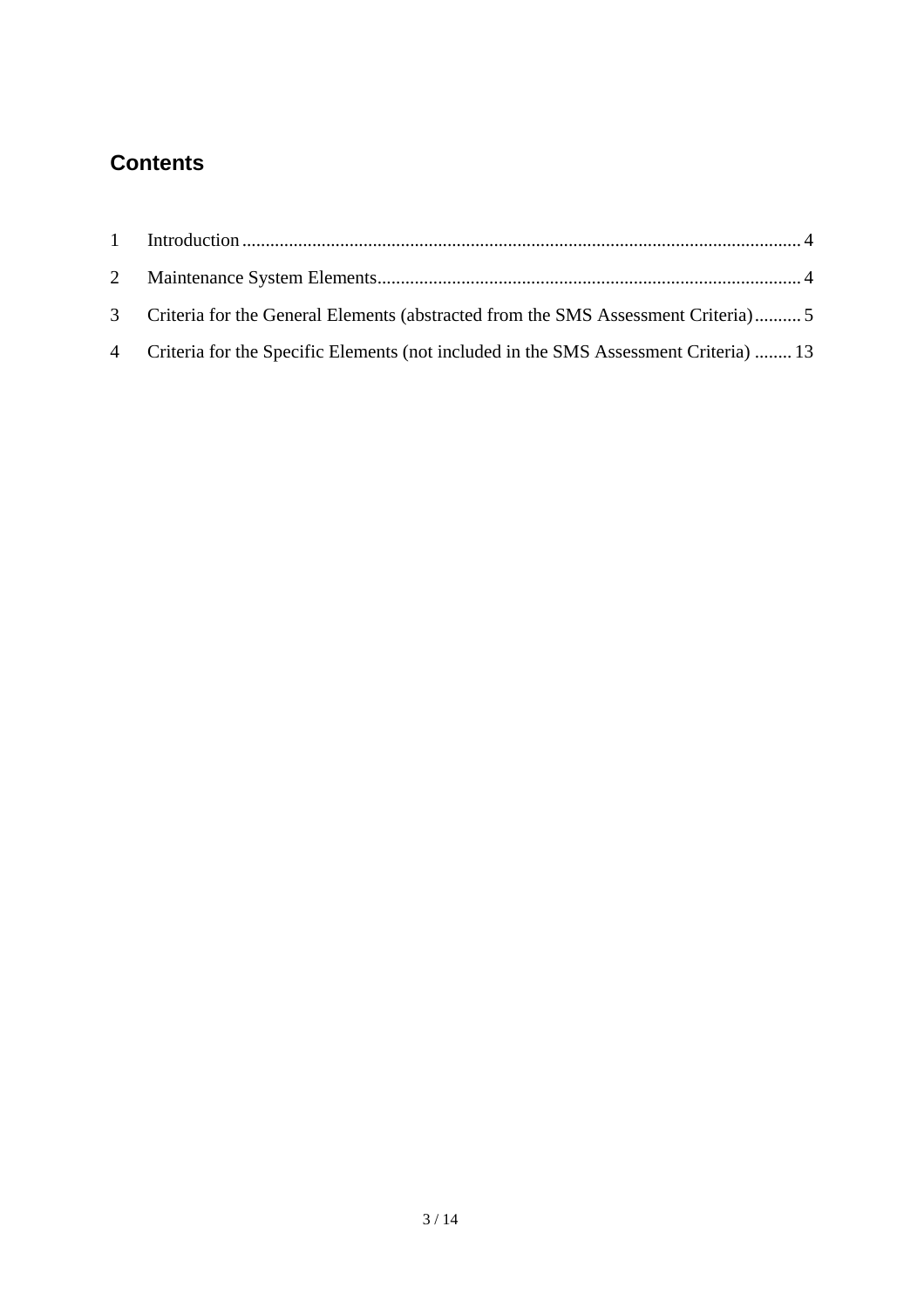## <span id="page-3-0"></span>**1 Introduction**

The Agency proposes to let the certification of the Entity in Charge of Maintenance (ECM) regarding its maintenance system follow the approach given by the Railway Safety Directive for the safety certification of railway undertakings (RUs) and the safety authorisation for infrastructure managers (IMs). Therefore basic elements, in the style of Annex III of the Railway Safety Directive, are given in chapter 2 of this document. In chapters 3 and 4 assessment criteria are allocated to these elements, introduced by an abstract/description giving some guidance on how to understand and in which framework to apply the criteria.

The criteria within chapter 3 are abstracted from the SMS Assessment Criteria, which are used by national safety authorities (NSAs) to assess the safety management system (SMS) of RUs and IMs, and adapted to the needs of an ECM. This allows for seamless integration of the implementation and assessment of the maintenance system in case an RU or IM including the activity of an ECM has already set up an SMS according to Article 9 and Annex III of the Railway Safety Directive. However, as they cover the necessary organisational aspects that any ECM must cover to fulfil its role and responsibilities, this also allows for a stand-alone maintenance system for an ECM. Chapter 4's criteria deal with technical maintenance matters not covered by the SMS Assessment Criteria, nevertheless important to follow and abstracted from the industry standard /2/.

The procedures, which should be applied by the Certification Bodies (CBs), are given in Annex C2.

### <span id="page-3-1"></span>**2 Maintenance System Elements**

General Elements, which can be fulfilled through the SMS or else need to be handled in the stand-alone maintenance system:

- A. Organisational aspects
- B. Document management
- C. Safety performance monitoring
- D. Supply of maintenance and material
- E. Use of contractors and suppliers
- F. Compliance with standards
- G. Staff competence
- H. Internal auditing

Specific Elements, which have to be fulfilled by any entity within the maintenance system additionally to the SMS or the general requirements above:

- I. Maintenance procedures
- J. Monitoring of contractors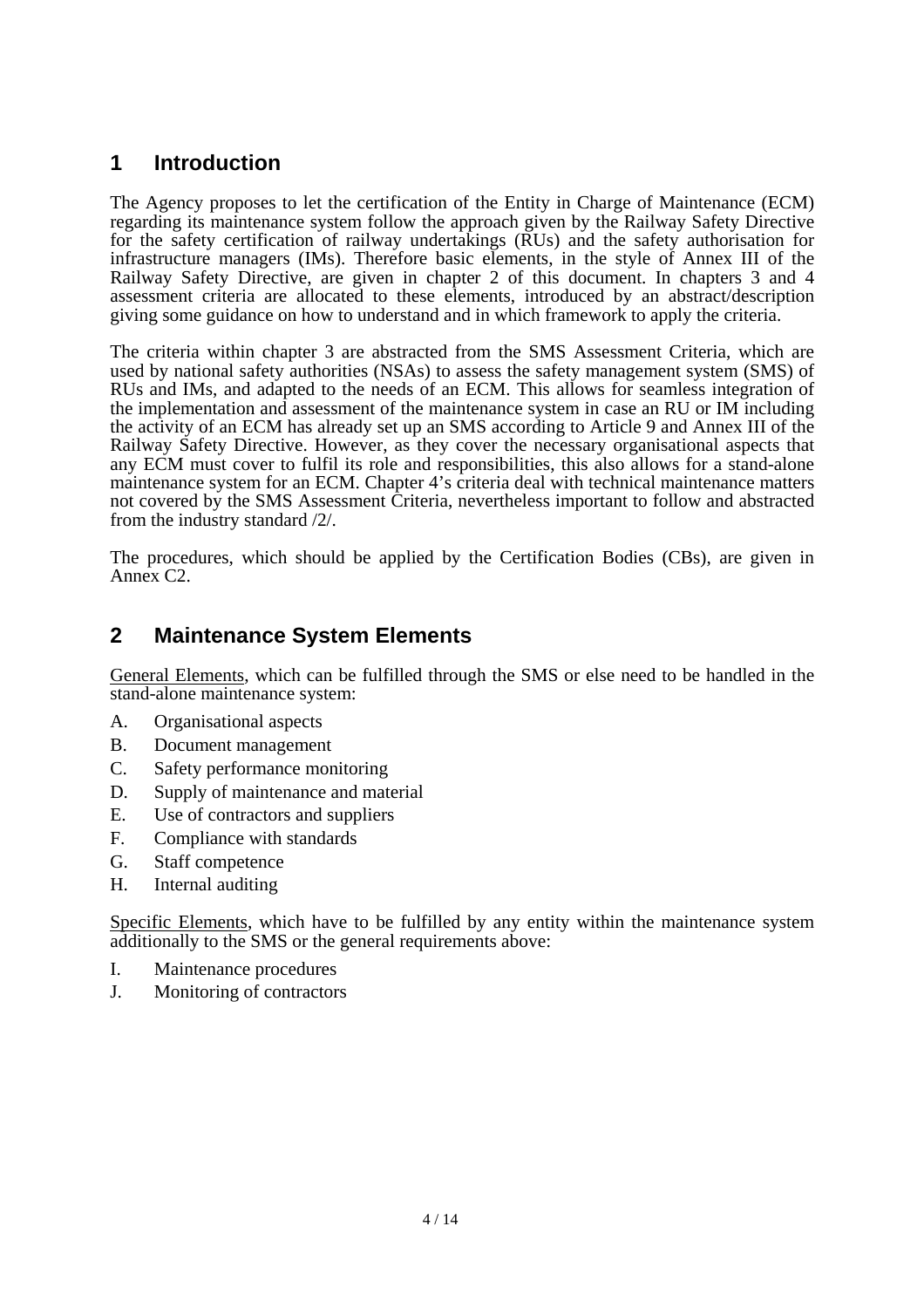### <span id="page-4-0"></span>**3 Criteria for the General Elements (abstracted from the SMS Assessment Criteria)**

The following criteria are taken from the Agency's "SMS Assessment Criteria", adapted to the ECM needs and refer to Article 9 and Annex III of the Railway Safety Directive.

# **A. ORGANISATIONAL ASPECTS** (cf. Annex III 1)

#### ABSTRACT/DESCRIPTION

A.0. A maintenance system needs to be established by an ECM to ensure the safety management of its maintenance operations on a continuous basis. The ECM should be able to identify all risks associated with its activity and put in place adequate measures to control and mitigate them.

A maintenance system manual should describe all activities that have direct or indirect effects on safety and it should ensure traceability of the maintenance system processes. It should contain explanation of roles, responsibilities and delegations and how competence of staff and reasonable allocation of resources are made certain.

The maintenance system needs to enable the management to fulfil its commitment to improve safety by foreseeing the possibility of implementing preventive and corrective actions. It should therefore be based on processes following a management cycle model.

- A.1. There is a description of type, extent and risk of the ECM's operation.
- A.2. The ECM has provided a description of the maintenance system structure showing the allocation of roles and responsibilities, which are clearly defined regarding their interfaces and their impact on safety.
- A.3. Those in the organisation with delegated responsibilities have the authority, competence and appropriate means to perform and fulfil their function as well as responsibility and competence should be coherent and compatible with the given role/task.
- A.4. The ECM has a document that describes all main maintenance system processes.
- A.5. Safety critical processes and tasks carried out by the ECM or suppliers/(sub-)contractors are listed and briefly described.
- A.6. All safety related processes and areas of responsibilities have identified and qualified posts, responsible for them throughout the whole operating cycle (i.e. on call duty, permanence and replacements).
- A.7. Regular monitoring of task performances is assured by the line management chain that must intervene if the tasks are not being properly performed.
- A.8. There are processes to allocate adequate resources to deliver the safety tasks.
- A.9. There are processes in place to ensure, where reasonably practicable, the continuous improvement of the maintenance system.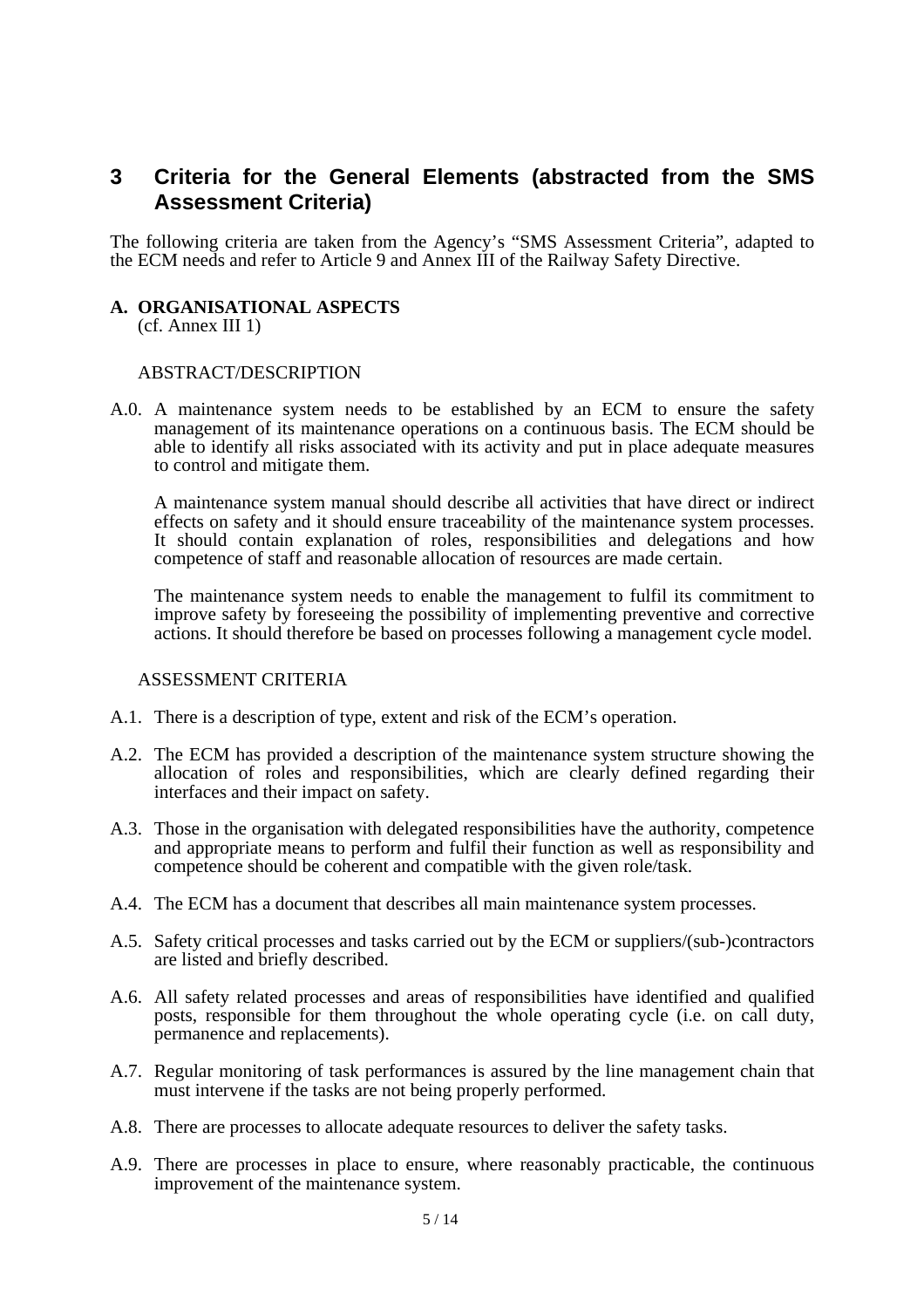#### **B. DOCUMENT MANAGEMENT**

(cf. Annex III  $2(f) + (g)$ )

#### ABSTRACT/DESCRIPTION

B.0. The exchange of relevant information is crucial within and among organisations. It is therefore important that defined reporting channels and interfaces exist to ensure that all information is conveyed to the right person/role/function in a prompt and clear way.

All necessary safety-related information needs to be traceable, documented, complete and available when required as measures to control safety information are important to maintain and improve safety performance and also to allow for corrective actions to be taken efficiently.

- B.1. There are processes to ensure that all relevant maintenance information, including dayto-day operational information, is available to staff before they must enforce/apply it.
- B.2. There are adequate processes in place to ensure that all relevant safety information is accurate, complete, appropriately updated and duly documented.
- B.3. There are adequate processes in place to:
	- format, generate, distribute and manage the control of changes to all relevant safety documentation;
	- receive, collect and store/archive all relevant documentation/information on paper or by other means/registration systems;
	- ensure that staff are formerly given all relevant and updated documentation and act upon it as necessary.
- B.4. It is ensured that there are adequate arrangements in place for sharing of information between railway organisations.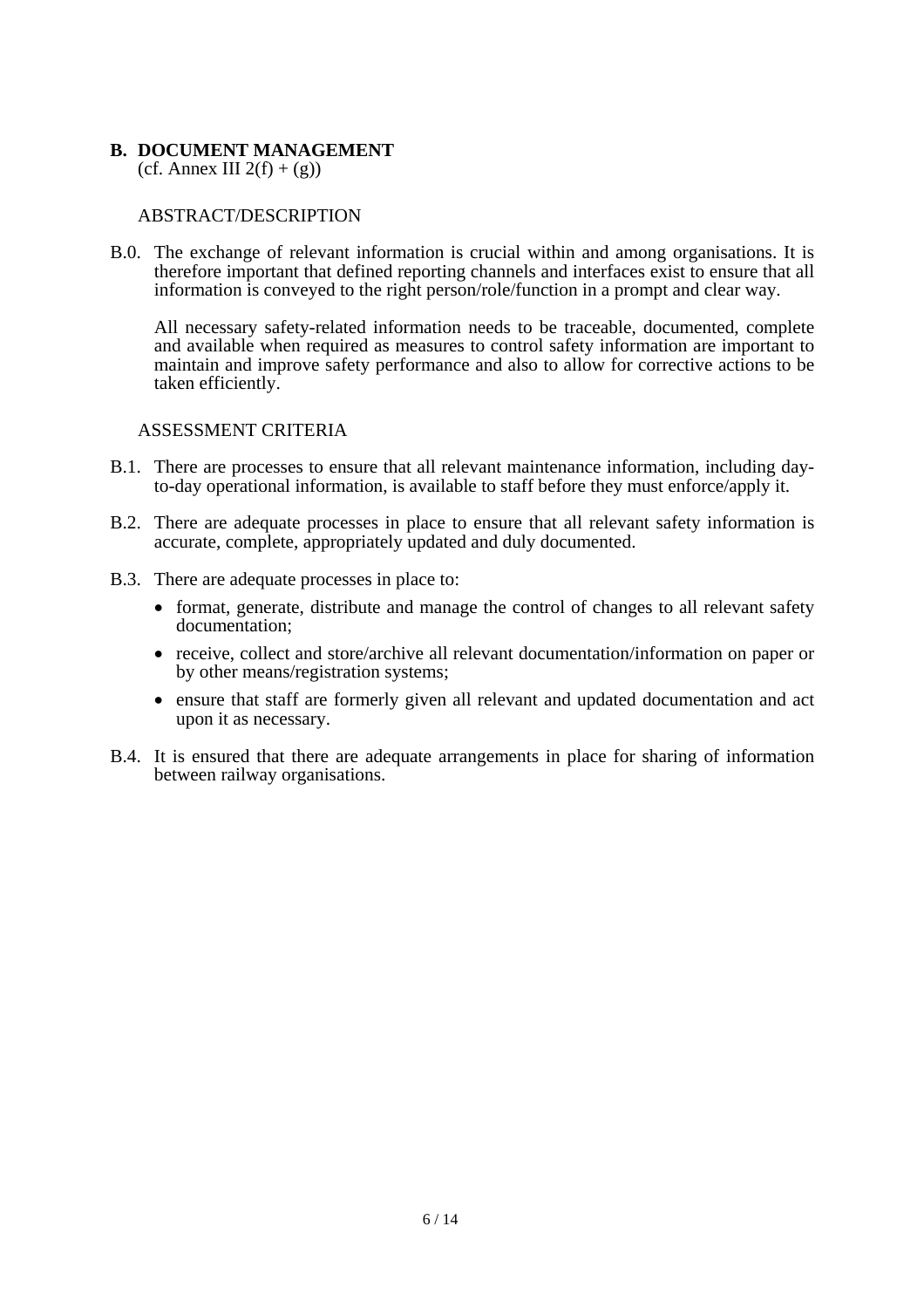#### **C. SAFETY PERFORMANCE MONITORING** (cf. Annex III 1)

#### ABSTRACT/DESCRIPTION

C.0. Safety performance monitoring is a crucial tool for closing the management cycle for continuous improvement. However, the monitoring processes should combine the safety performance monitoring with that of the maintenance system processes itself to allow for preventive or corrective actions using all possible levers.

- C.1. There are processes in place describing arrangements to monitor and analyse relevant safety data.
- C.2. There are processes in place describing how identified shortcomings are rectified.
- C.3. There are processes in place describing how new safety developments and/or lessons learnt are implemented.
- C.4. There are processes in place describing how internal audit findings are used for continuous improvement.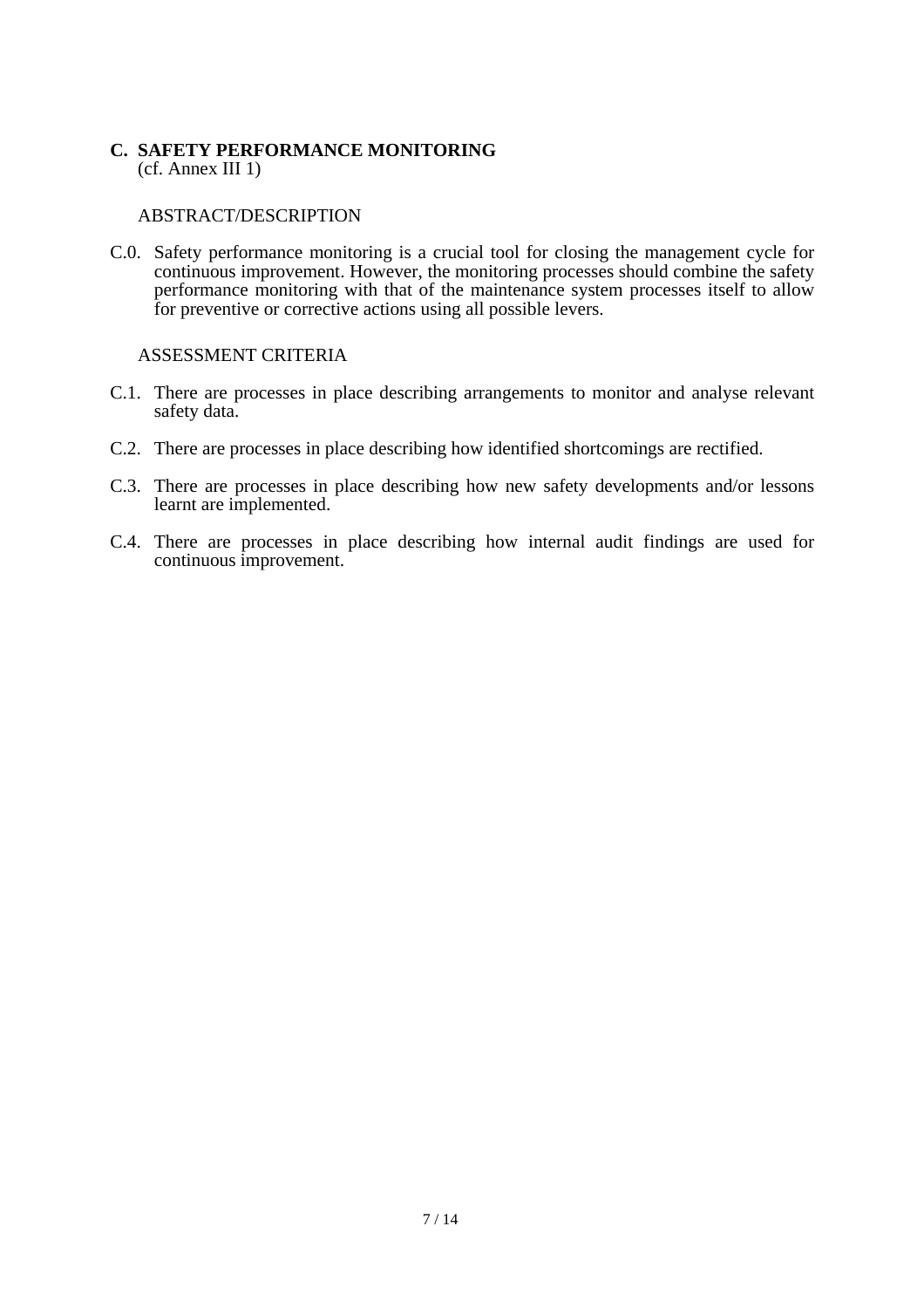#### **D. SUPPLY OF MAINTENANCE AND MATERIAL** (cf. Article 9(2))

#### ABSTRACT/DESCRIPTION

D.0. The separation of activities or functions between the various players involved in the operation of the railway system has let risks arise and requires co-operation between the players. The maintenance system needs to ensure that these interface risks are addressed in a coherent way.

- D.1. There are processes to derive maintenance requirements/standards/processes from safety and/or reliability data and from the assignment of rolling stock to their services, where appropriate.
- D.2. There are processes to adjust/adapt maintenance intervals according to type and extent of service performed by the ECM, where appropriate.
- D.3. There are processes to ensure that the responsibility for maintenance is clearly defined in the organisation, to identify the competencies for maintenance posts and to allocate appropriate levels of responsibility.
- D.4. There are processes to gather information on experience/feedback, maintenance malfunctions, defects and repairs and use it to learn and adopt corrective measures to improve the level of safety.
- D.5. There are processes to identify, recognise and report risks linked to construction deficiencies/non-conformities or malfunctions and faulty functioning conditions throughout the lifecycle (even though fulfilling factory and other requirements and product approval and certification had been already granted).
- D.6. There are processes to verify and control that performance and results of maintenance done either by the ECM or third parties, comply with standards set by the ECM.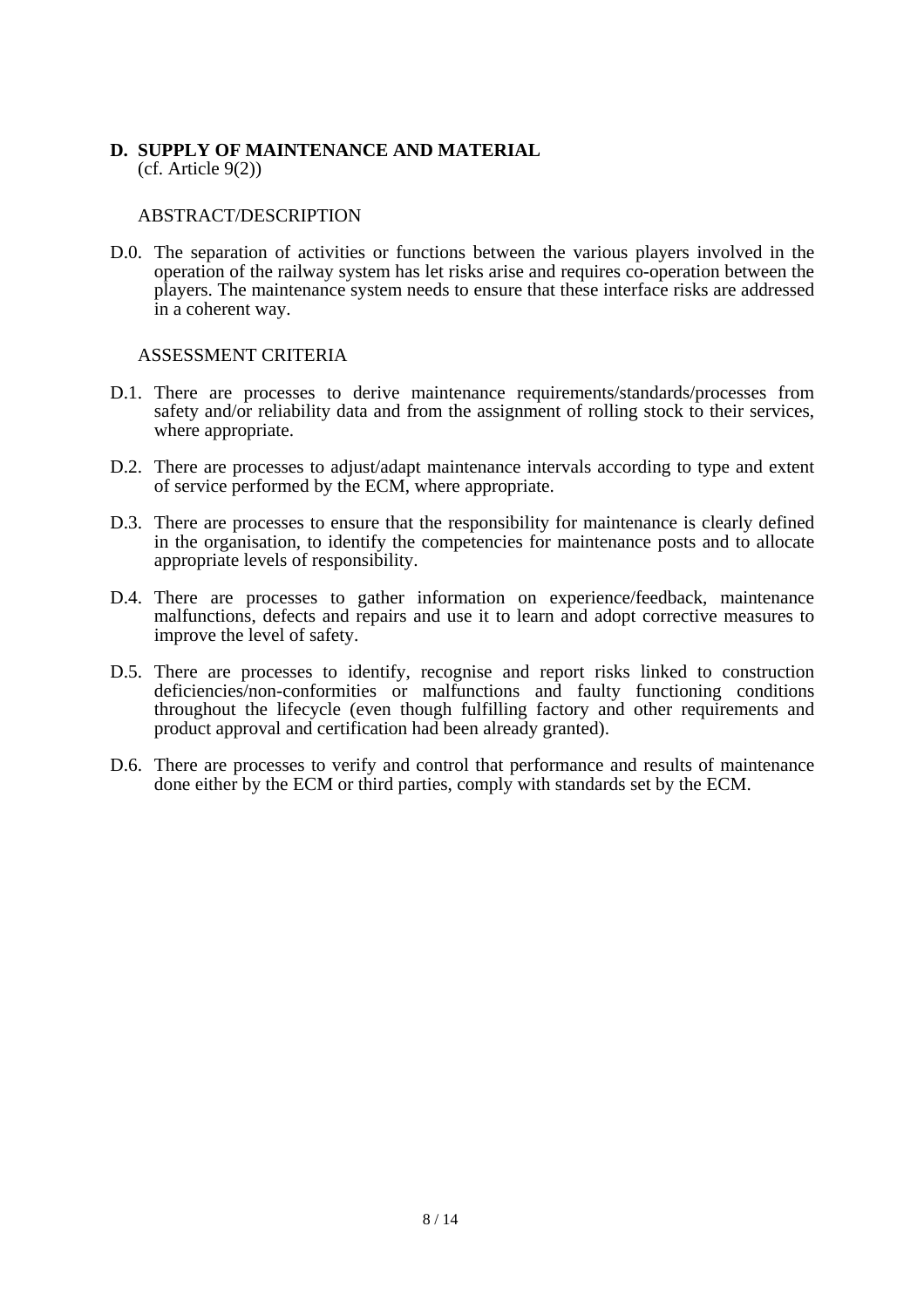#### **E. USE OF CONTRACTORS AND CONTROL OF SUPPLIERS** (cf. Article 9(2))

#### ABSTRACT/DESCRIPTION

E.0. In case maintenance – or parts of it – is contracted out risks will be imported. This requires that the maintenance system disposes of adequate control processes ensuring the selection of qualified (sub-)contractors and suppliers, the necessary exchange of information and traceable delegation of responsibilities.

- E.1. There are processes to verify beforehand the competence of (sub-)contractors and suppliers.
- E.2. Responsibilities and tasks, relating to railway safety issues, are clearly defined, known and allocated between the contracting partners and among all other concerned parties.
- E.3. The ECM has a process to ensure traceability of relevant documents and contracts.
- E.4. There is a validation process to ensure that supplied and (sub-)contracted services meet required standards.
- E.5. There are processes in place to safeguard that safety tasks are conducted within the required schedule and according to required standards and criteria.
- E.6. There are processes in place to safeguard day-to-day management of safety tasks.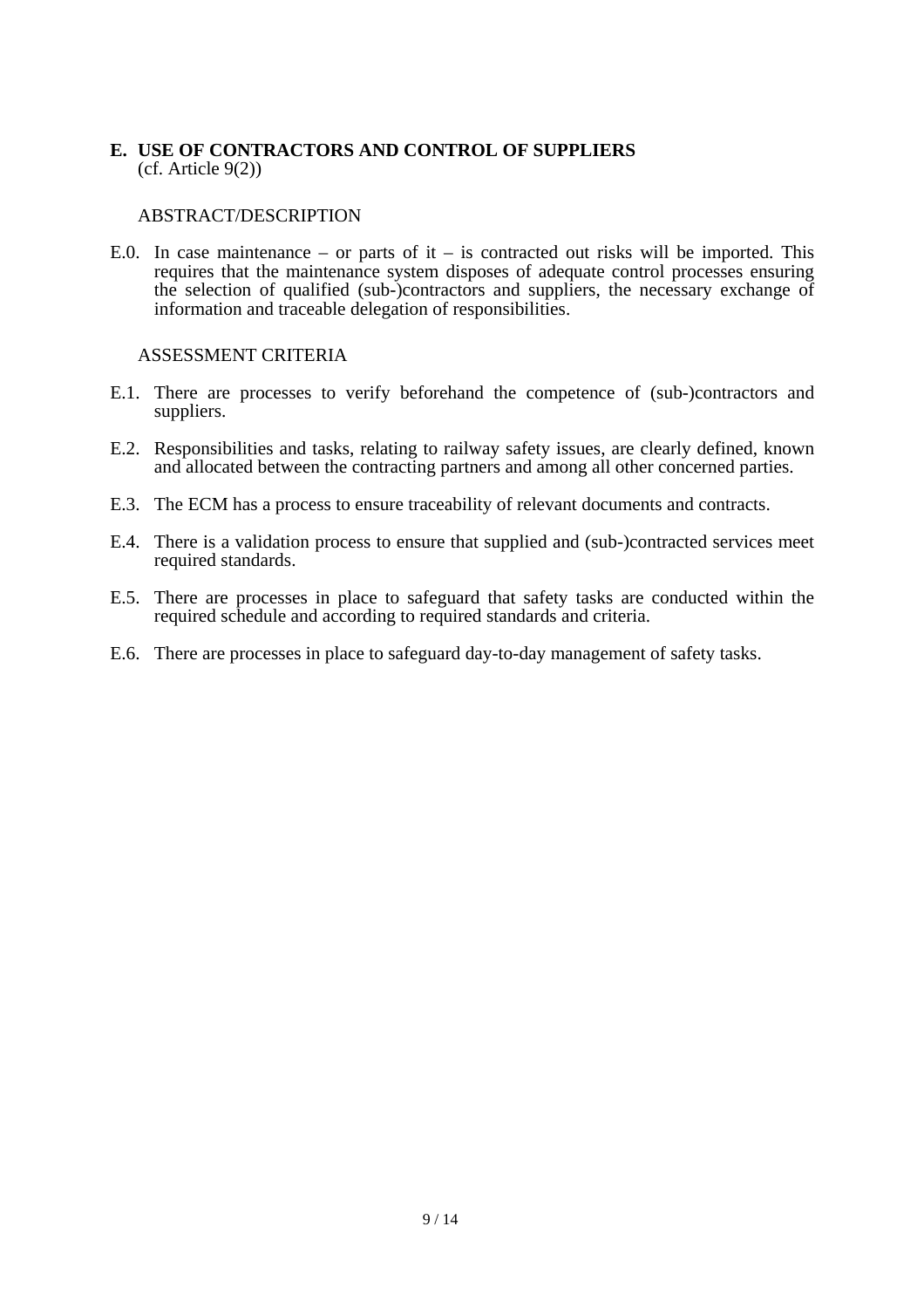#### **F. COMPLIANCE WITH STANDARDS AND PRESCRIPTIVE CONDITIONS THROUGHOUT THE LIFECYCLE OF EQUIPMENT AND OPERATION**  $(cf.$  Annex III  $2(c)$ )

#### ABSTRACT/DESCRIPTION

F.0. All safety related procedures and processes of the maintenance system must be designed to comply with the regulatory framework and must be updated to take into account any variation or addition. Therefore the system should enable to promptly recognise variations/additions in the relevant regulatory framework.

For maintenance processes, organisations must comply with all legal requirements and relevant specifications, standards and requirements throughout the entire life cycle of equipment and operations. Therefore the system must ensure the prompt identification, collection, listing and respective implementation of requirements for staff, equipment and procedures in relevant standards and prescriptive conditions.

Relevant standards and prescriptive conditions are TSIs, national safety rules as defined in the Railway Safety Directive, operational and maintenance rules or authority decisions.

- F.1. There are processes in place to identify all necessary safety related requirements, relevant for the extent of operations carried out by the ECM and ensure that they are updated and accordingly implemented.
- F.2. There are processes in place to monitor implementation of all necessary safety related requirements.
- F.3. There are processes in place to implement corrective actions, when needed, to ensure compliance of the railway system with standards and other prescriptive conditions throughout the lifecycle of equipment and operations.
- F.4. There are processes in place to ensure that the right staff, procedures, specific documents, equipment and rolling stock is used for the purpose intended.
- F.5. There are processes in place to ensure that maintenance is carried out according to the relevant requirements.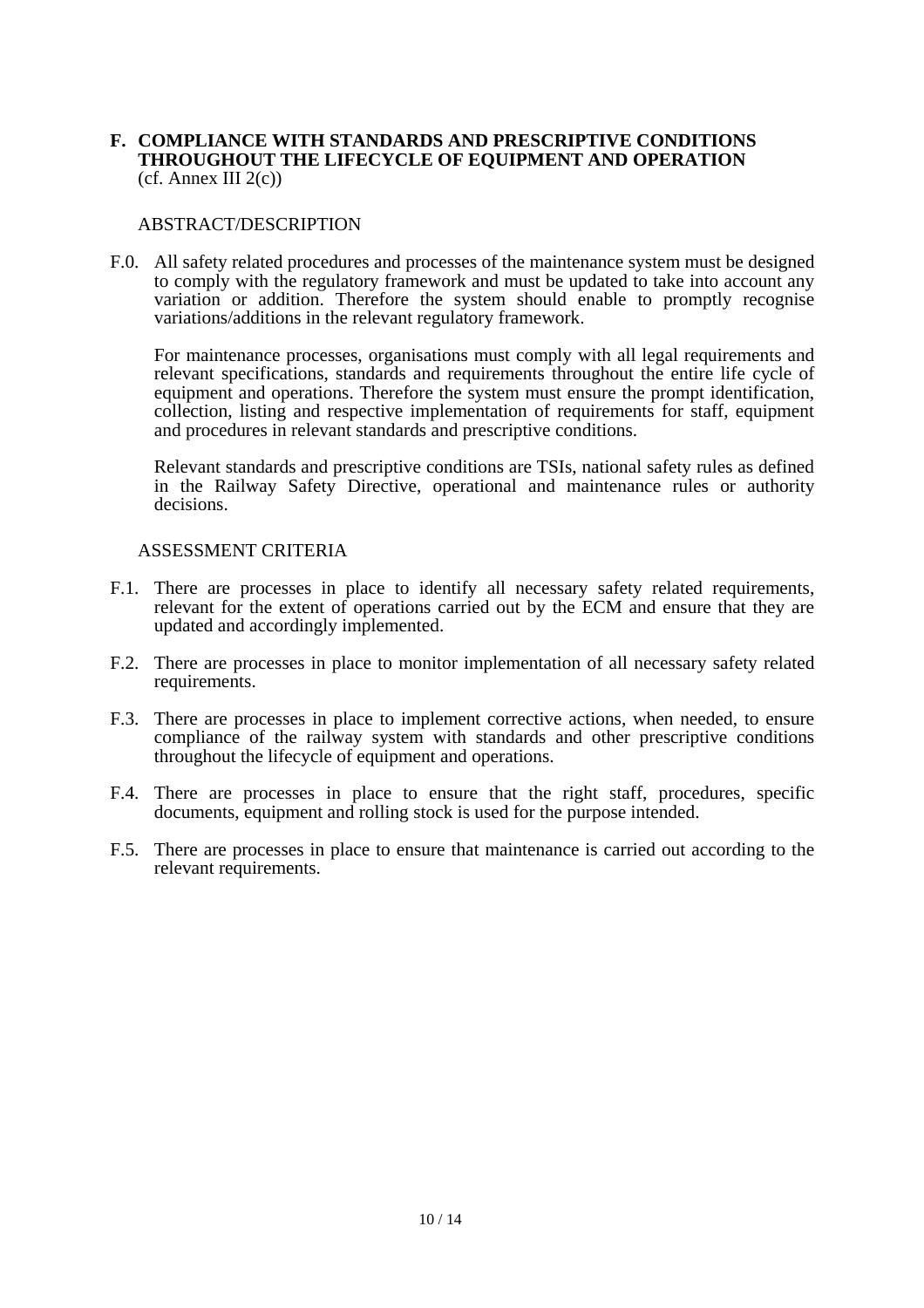#### **G. STAFF COMPETENCE**

 $(cf.$  Annex III  $2(e)$ )

#### ABSTRACT/DESCRIPTION

G.0. The maintenance system must ensure that all staff with safety-related responsibilities is competent to perform their tasks and that staff skills and knowledge are maintained in all circumstances.

This should be done by means of a competence management system, including selection principles, initial training and – if applicable – certification of acquired competence, ongoing training and periodical knowledge update and finally proficiency checks.

- G.1. The ECM has set up a competence management system providing for:
	- the identification of posts that have responsibilities for taking operational decisions within the system;
	- the identification of posts that perform safety-critical tasks;
	- the allocation of staff with the appropriate competence to relevant tasks.
- G.2. There are processes in place to ensure that the necessary knowledge, skills and aptitude (medical and psychological) of staff are refreshed/updated to retain the level required to safely perform each task.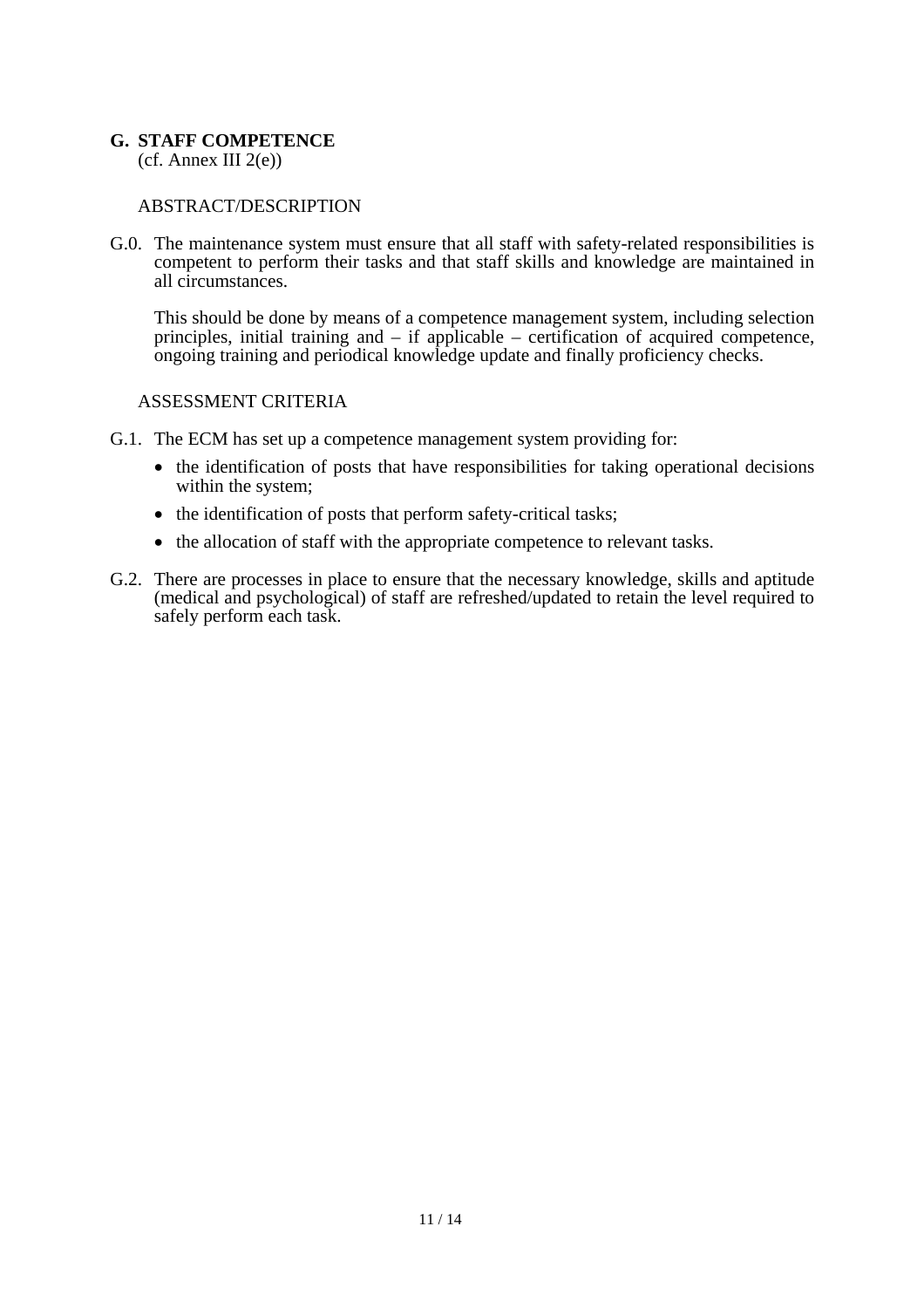#### **H. INTERNAL AUDITING**

 $(cf.$  Annex III  $2(j)$ )

#### ABSTRACT/DESCRIPTION

H.0. Internal auditing serves the purpose of reviewing and verifying the effectiveness of the maintenance system, i.e. if the processes and procedures described within the system ensure that the operations and services comply with relevant requirements.

The ECM should establish a calendar of internal audits to be carried out (audit planning). Staff in charge of carrying out internal auditing (auditors) must be competent and experienced in the field/matter they are assessing and also skilled and adequately prepared and trained to perform audits.

Audits should be carried out in an impartial and independent way: auditors should be independent from the organisational unit being audited and conflict of interest between the assessing and the assessed party should be avoided.

- H.1. There is an internal auditing system in place which is independent, impartial and acts in a transparent way.
- H.2. The ECM has a schedule of planned internal audits which can be revised depending on the results of previous audits and monitoring of performance.
- H.3. Audits are carried out by suitably competent persons.
- H.4. Procedures and/or processes are in place to
	- identify and select auditors.
	- analyse and evaluate the results of the audits,
	- propose and implement specific corrective measures/actions,
	- verify the effectiveness of previous measures/actions.
- H.5. Senior management is aware of the results of audits and take overall responsibility for implementation of changes to the maintenance system.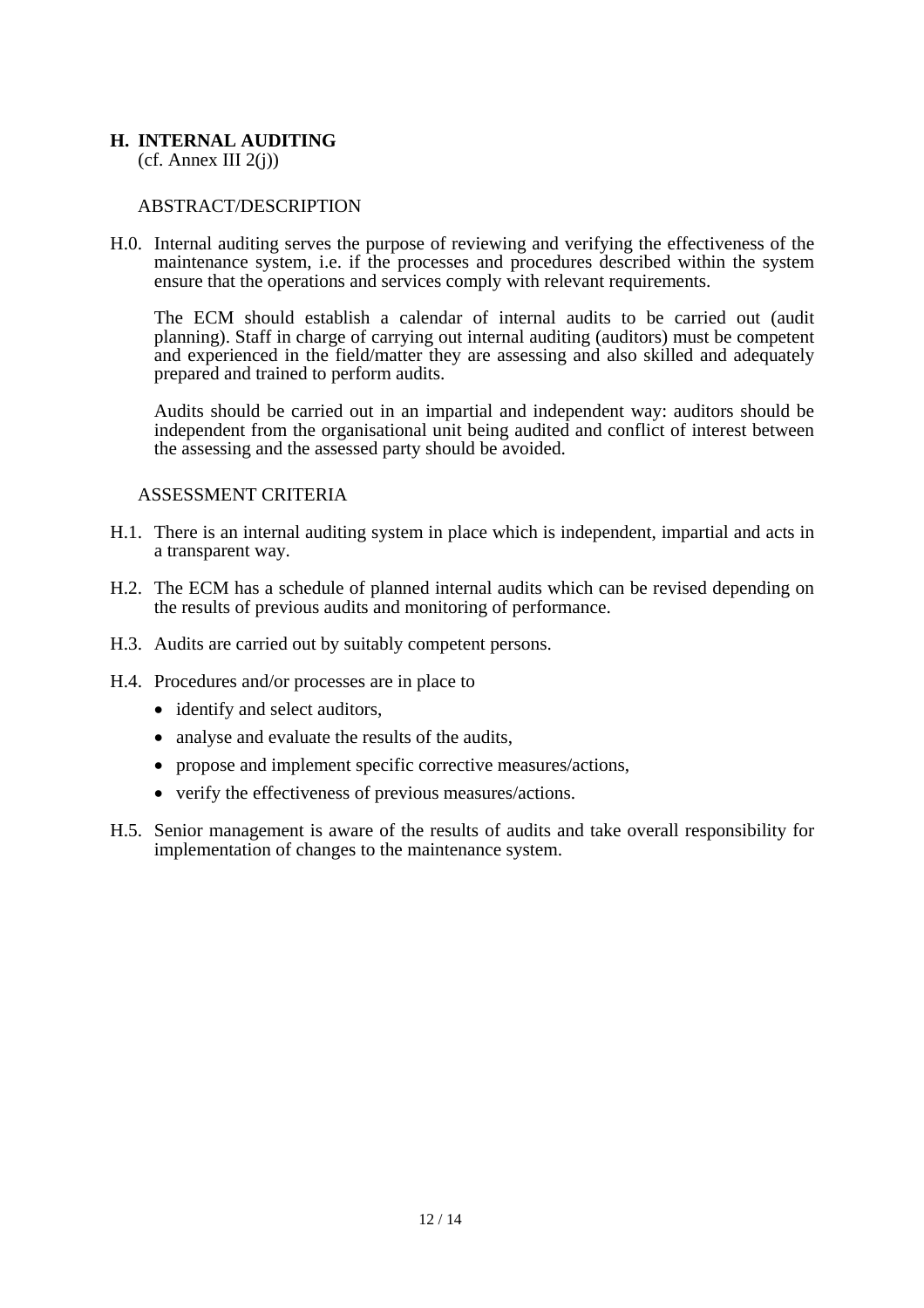### <span id="page-12-0"></span>**4 Criteria for the Specific Elements (not included in the SMS Assessment Criteria)**

The Criteria in this chapter are derived from the standard developed by the industry /2/.

#### **I. MAINTENANCE PROCEDURES**

#### ABSTRACT/DESCRIPTION

I.0. Crucial part of the maintenance system is the profound knowledge about all safetycritical components which require maintenance and may import risks to the railway system.

Important for the planning of maintenance is also to know under which conditions the maintained components are operating. They include among others the kilometrage, the environment (climate, landscape, etc.) and the sort of goods.

- I.1. There are processes to identify all safety critical components relevant for the ECM's operations.
- I.2. The ECM has a maintenance plan available, which takes into account all safety relevant components as well as the products carried and the operating environment.